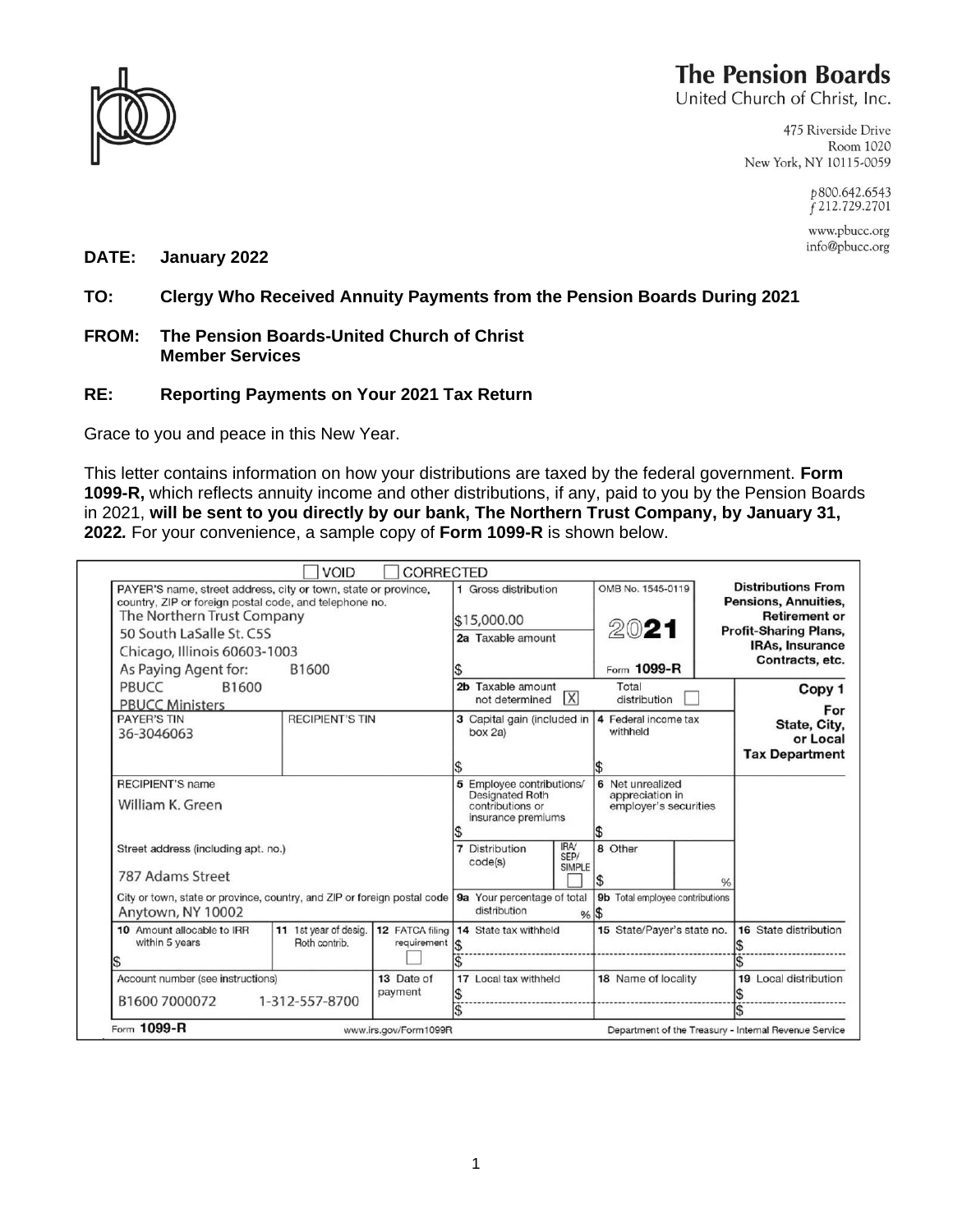| <b>How distributions</b><br>are taxed                                | In general, distributions made to a U.S. taxpayer are subject to federal<br>income tax if contributions were not taxed at the time they were made.<br>Thus, an individual generally pays income tax on any part of her or his<br>distribution that is attributable to regular employer dues and contributions,<br>investment earnings and tax-sheltered contributions on which income<br>taxes have not previously been paid.                                                                                                                                                                                                                                                                                                                                          |  |  |  |  |
|----------------------------------------------------------------------|------------------------------------------------------------------------------------------------------------------------------------------------------------------------------------------------------------------------------------------------------------------------------------------------------------------------------------------------------------------------------------------------------------------------------------------------------------------------------------------------------------------------------------------------------------------------------------------------------------------------------------------------------------------------------------------------------------------------------------------------------------------------|--|--|--|--|
| <b>Housing allowance</b>                                             | You may not have to pay tax on that portion of the annuity or other<br>distribution, if any, that may be considered a housing allowance paid to a<br>retired minister.                                                                                                                                                                                                                                                                                                                                                                                                                                                                                                                                                                                                 |  |  |  |  |
| If no after-tax<br>contributions were<br>made toward your<br>annuity | The amount in Box 5 of Form 1099-R is recorded as "0" or left blank. If<br>the Pension Boards' records show that you made after-tax contributions<br>to your account, you will receive under separate cover a letter indicating<br>the amount of your after-tax contributions.                                                                                                                                                                                                                                                                                                                                                                                                                                                                                         |  |  |  |  |
| <b>Determining allowable</b><br>housing expenses                     | You may subtract your allowable housing expenses for the year from the<br>gross distribution found in Box 1 of Form 1099-R. (Use the enclosed<br>Taxpayer-Prepared Supplementary Sheet #1). The difference<br>between housing allowance and gross distribution constitutes the<br>taxable portion of your annuity or other distribution, if any, which should<br>be entered on Line 5b (Pensionsand annuities-Taxable amount) of<br>Form 1040 or Form 1040-SR (U.S. Tax Return for Seniors), along<br>with the words, "SEE SUPPLEMENTARY SHEET #1."                                                                                                                                                                                                                    |  |  |  |  |
|                                                                      | If you own your own home, your allowable housing expenses are the<br>lesser of:                                                                                                                                                                                                                                                                                                                                                                                                                                                                                                                                                                                                                                                                                        |  |  |  |  |
|                                                                      | the reasonable value of a year's rent for your home, including<br>1.<br>furnishings and cost of utilities; or,<br>what you actually spent for that home in 2021 for the following<br>2.<br>expense items:<br>down payment<br>$\bullet$<br>mortgage payments (principal and interest) on a loan to buy or<br>$\bullet$<br>improve your home<br>real estate taxes<br>$\bullet$<br>property insurance<br>utilities (electricity, gas, water, trash pickup, local telephone<br>charges)<br>furniture and appliances (purchase and repair)<br>٠<br>structural repairs and remodeling<br>$\bullet$<br>grounds maintenance and improvements<br>٠<br>Maintenance items (household cleaners, light bulbs, pest control, etc.)<br>٠<br>homeowners' association dues<br>$\bullet$ |  |  |  |  |
| <b>Cautions</b>                                                      | If you are renting a house or apartment, the amount of your allowable<br>housing expenses can be up to the year's rental costs, plus the cost of<br>utilities and value of furnishings and any items from the above list that you<br>actually had to pay. If you have more than one home, only expenses from<br>your primary residence may be used in computing allowable housing<br>expenses.                                                                                                                                                                                                                                                                                                                                                                         |  |  |  |  |
|                                                                      | If you are receiving a housing allowance from another source, the total of<br>that housing allowance and the portion of your Pension Boards annuity<br>designated as housing allowance cannot exceed the lesser of the                                                                                                                                                                                                                                                                                                                                                                                                                                                                                                                                                 |  |  |  |  |

amounts in (1) and (2) above.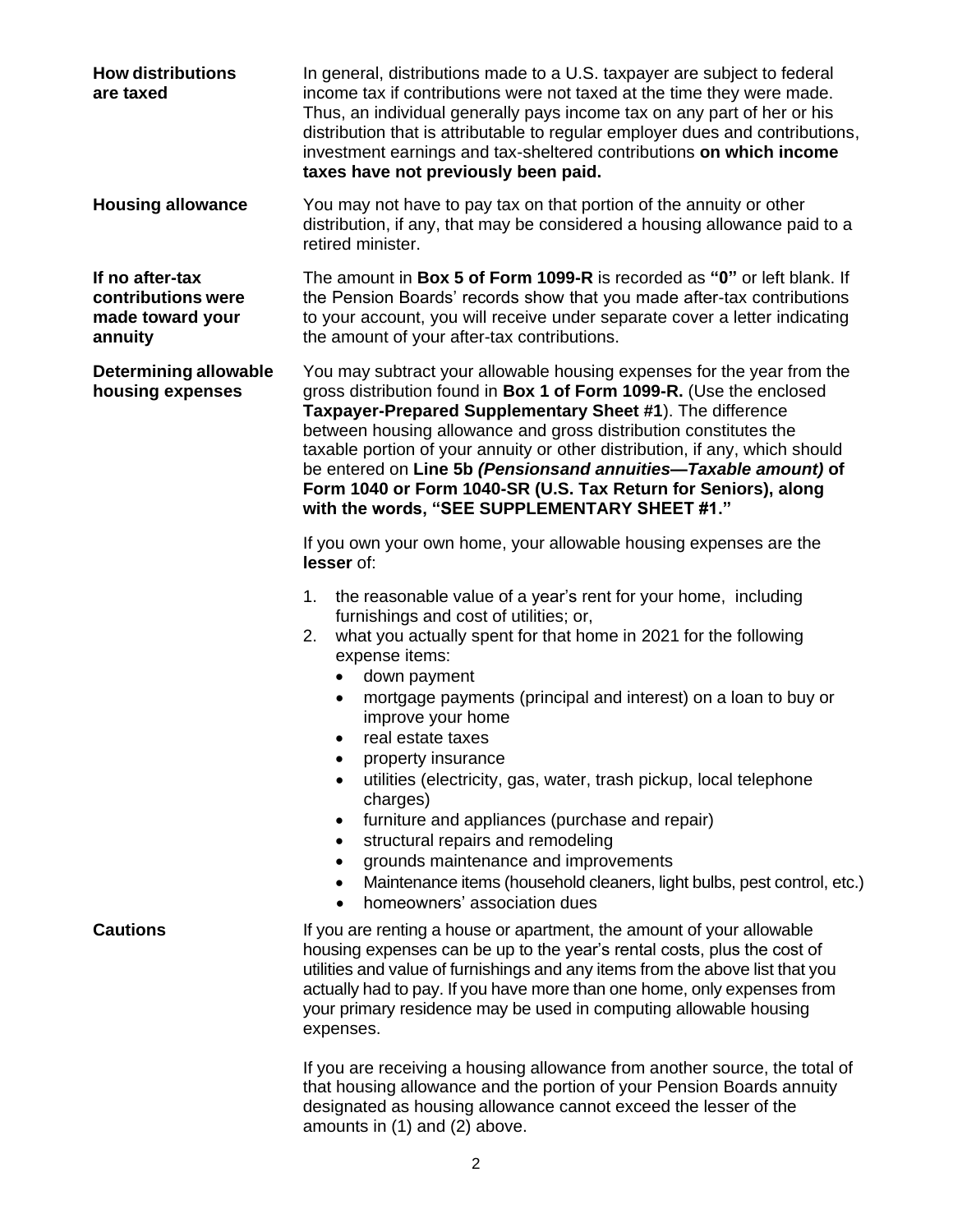|                                                             | If you receive more than one pension or other distribution, if any, your<br>housing costs can only reduce taxes on your benefit from the Pension<br>Boards. Please contact the payer of the other pension to determine<br>taxability.                                                                                                                                                                                                                                                                                                                                                                                                                                                                                       |
|-------------------------------------------------------------|-----------------------------------------------------------------------------------------------------------------------------------------------------------------------------------------------------------------------------------------------------------------------------------------------------------------------------------------------------------------------------------------------------------------------------------------------------------------------------------------------------------------------------------------------------------------------------------------------------------------------------------------------------------------------------------------------------------------------------|
| <b>After computing</b><br>allowable<br>housing expenses     | Insert the gross amount of your Pension Boards annuity from Box<br>$\bullet$<br>1 of Form 1099-R in Line 5a (Pensions and annuities) of Form<br>1040 or Form 1040-SR.<br>Insert your allowable housing expenses in Line 2 of<br>$\bullet$<br>Supplementary Sheet #1 and complete the remainder of that<br>sheet.<br>Transfer the amount in Line 3 of Supplementary Sheet #1 to<br>$\bullet$<br>Line 5b (Pensions and annuities-Taxable amount) of Form<br>1040 or Form 1040-SR, followed by the words, "SEE<br><b>SUPPLEMENTARY SHEET #1."</b> This is the portion of your<br>annuity or other distribution, if any, that is in excess of the<br>allowable housing expenses and therefore subject to federal<br>income tax. |
|                                                             | If you did not receive information from the Pension Boards reporting after-<br>tax contributions (or if you wish to disregard them), and your only pension<br>or other distribution is from the Pension Boards, you may use a<br>completed copy of the enclosed Supplementary Sheet #1 as an<br>attachment to your return. Be sure to retain a copy of the completed<br>Supplementary Sheet #1 for your records.                                                                                                                                                                                                                                                                                                            |
|                                                             | Any income tax withheld from your Pension Boards annuity or other<br>distribution, if any, is shown on Form 1099-R. Attach Copy B of Form<br>1099-R to your return to show the amount of tax withheld.                                                                                                                                                                                                                                                                                                                                                                                                                                                                                                                      |
| If after-tax pension<br>contributions were<br>made          | If you have made after-tax pension contributions and your housing<br>expenses exceed your annuity or other distribution, if any, under law you<br>may be able to lower your taxes because the portion of your annuity<br>provided by after-tax pension contributions is not taxed. Please consult a<br>tax advisor familiar with clergy tax rules if this situation applies to you.                                                                                                                                                                                                                                                                                                                                         |
| <b>Supplementation and</b><br><b>Ministerial Assistance</b> | Supplemental gift checks received from the General Synod Plan of<br>Supplementation of Small Annuities (administered by the Pension<br>Boards) are not taxable. This income is not included in Form 1099-R and<br>does not need to be reported.                                                                                                                                                                                                                                                                                                                                                                                                                                                                             |
| If you are disabled and<br>under age 55                     | If you are receiving disability pension benefits and were under age 55<br>during the entire 2021 year, Distribution Code 3 appears in Box 7 of<br>Form 1099-R. These payments should be reported (along with other<br>wages, salaries, tips, etc.) on Line 1 (Wages, salaries, tips, etc.) of<br>Form 1040 or 1040-SR. Disability benefits should not be reported as<br>pension or annuities until you reach age 55, the minimum non-disability<br>retirement age for the Annuity Plan for the United Church of Christ.<br>Disabled ministers also may be eligible for the housing allowance<br>exclusion.                                                                                                                  |
| For member whose<br>annuity(ies)<br>commenced               | The amount distributed in 2021 under the Partial Withdrawal Option is<br>considered an eligible rollover. If you chose to have this distribution made<br>as a direct rollover, no income tax was withheld, and you will be issued a                                                                                                                                                                                                                                                                                                                                                                                                                                                                                         |